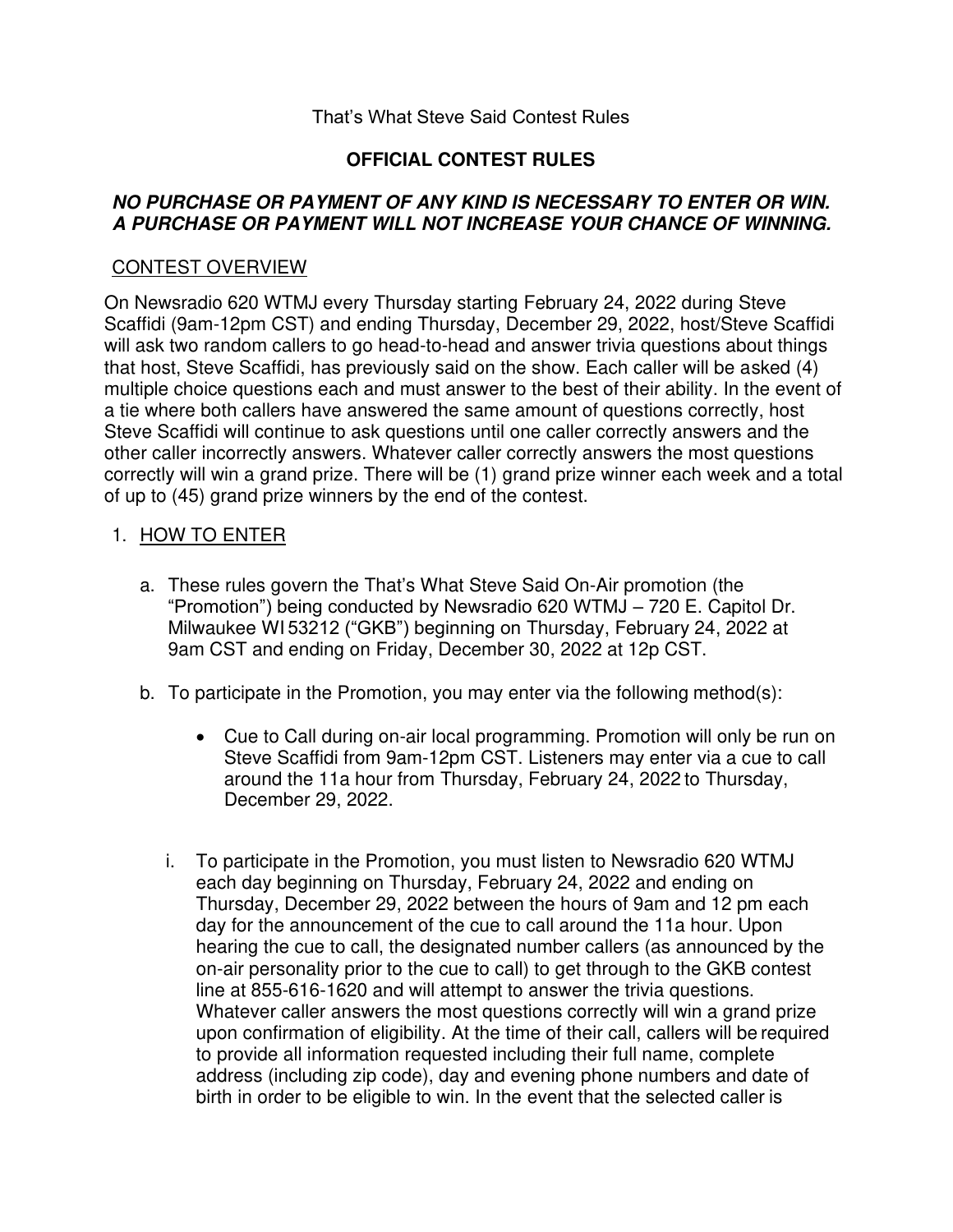disconnected or is found to be ineligible, the caller will forfeit the prize and there would be no prize distributed for that designated day. There is no limit to the number of times a listener may attempt to call in to win, but a listener may be a winner only once. There will be up to a total of one grand prize winner selected each Thursday week on-air during the Promotion dates, a potential of (45) total winners. GKB is not responsible for telephone service outages, delays, busy signals, equipment malfunctions or any other technological difficulties that may prevent an individual from completing his/her telephone call. Due to delays in the GKB online streaming of its broadcast signal, listeners to the online stream may not be able to participate in or may be disadvantaged in participating in on-air contests.

c. Show times are subject to change based on breaking news and specialty content at the discretion of GKB. GKB reserves the right to not notify fans and to not update contest rules or the webpage when such situations occur.

# 2. ELIGIBILITY RESTRICTIONS

- a. The Promotion is open to all persons who are 18 years of age and who reside in Wisconsin. Employees of GKB, its subsidiary and affiliated entities, GKB's advertising and promotional agencies, its participating sponsors, [other radio stations in the Milwaukee metropolitan area and the members of their immediate families (spouse, parents, siblings, or children) and/or households (whether related or not) are ineligible to participate or win. This Promotion is subject to all applicable federal, state and local laws and regulations and is void where prohibited.
- b. Listeners are eligible to win a prize in a Promotion conducted by GKB only once every seven (7) days and only once every thirty (30) days if the prize is valued over \$600. Only one (1) winner per household is permitted in any GKB promotion.
- c. The winner must provide valid government-issued photo identification and provide his or her complete address, date of birth and phone number to claim a prize.
- d. Entrants are required to provide truthful information and GKB will reject and delete any entry that it discovers to be false or fraudulent. GKB will disqualify any entry from individuals who do not meet the eligibility requirements.

#### 3. PRIZES

a. (1) grand prize will be awarded each week or (45) total grand prize winners by the end of this Promotion. Each grand prize consists of a WTMJ prize pack. ARV is \$25. The winner will be solely responsible for all taxes and all other fees and expenses not specified herein associated with the receipt and use of the Prize. GKB accepts no responsibility for repairing any real or supposed damage to any prize.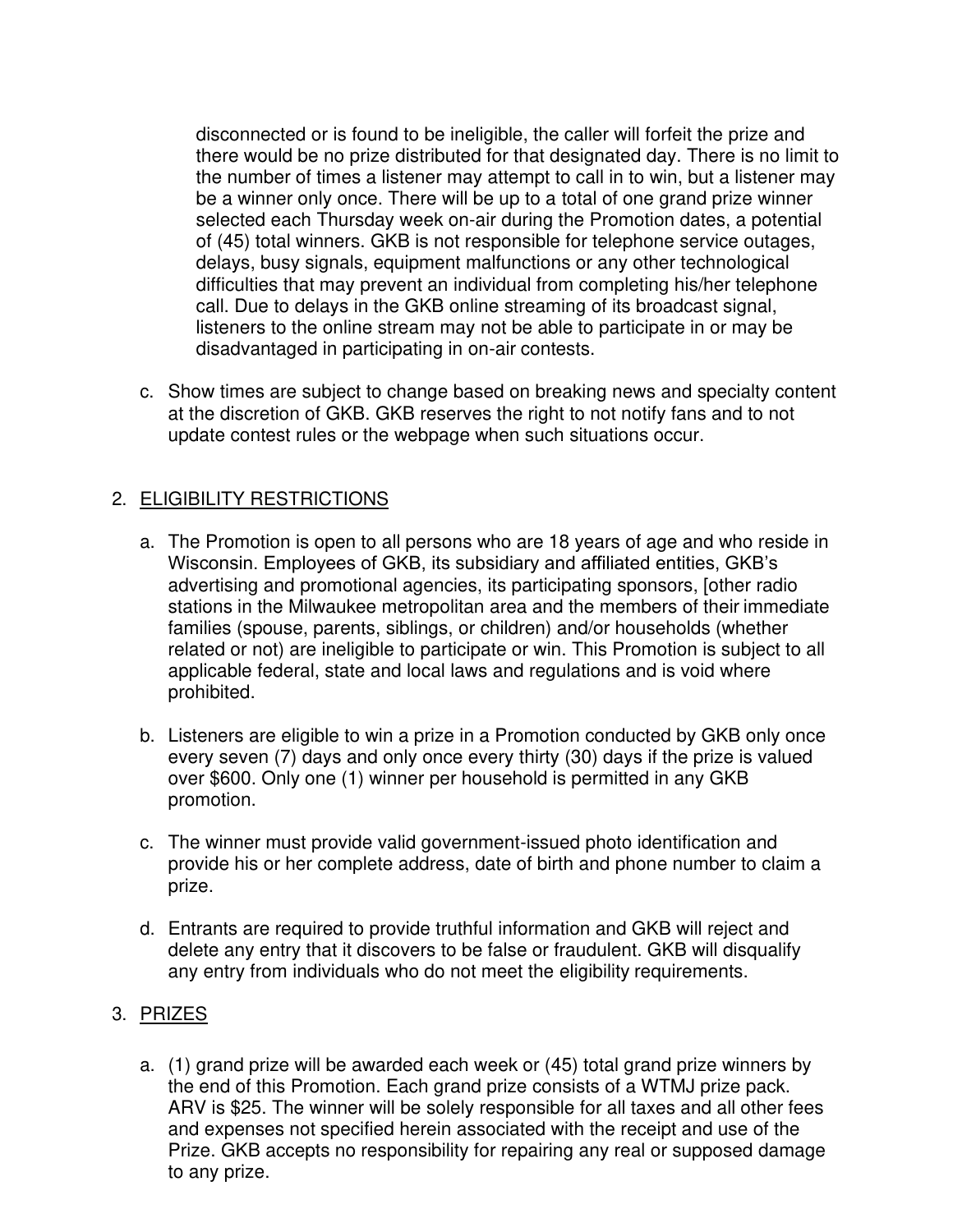- b. All prizes will be mailed to the winners. The winner will forfeit any prize or prize certificate not claimed within thirty (10) days of winning. In the event that a prize or prize certificate is mailed to the winner, it will be with the prior written consent of the winner and therefore, winner assumes the risk of its loss. GKB is not responsible for the safe arrival of a prize or prize certificate.
- c. There is no substitution, transfer or cash equivalent for prizes, except that GKB may, at its sole discretion, substitute prizes or cash of comparable value. The prizes are expressly limited to the item(s) listed above and unless otherwise expressly specified, do not include taxes, gratuities or any other expenses. Other restrictions may apply.

#### 4. WINNER SELECTION AND NOTIFICATION

- a. Decisions of GKB management with respect to the Promotion are final.
- b. All weekly Grand Prize winners will be determined by 12pm CST of that corresponding Thursday beginning Thursday, January 20, 2022 to Thursday, December 29, 2022.
- c. All final winners will be determined by 12p Thursday, December 29, 2022.
- d. Odds of winning a Qualifying Prize depends upon the number and order of calls received, as well as answers given to each trivia question.
- e. Qualifiers must listen to Newsradio 620 WTMJ with Steve Scaffidi from 9am CST to 12pm CST to win. Qualifiers and the Grand Prize winner need not be present to win.
- f. The winner must execute and return any required affidavit of eligibility and/or liability/publicity release within ten (10) days of winning or prize will be forfeited and an alternate winner may be selected by random. If a potential winner cannot be contacted, fails to sign and return the required affidavit of eligibility and/or liability/publicity release within the required time period, or if a prize or prize notification is returned as undeliverable, the potential winner forfeits the prize.

## 5. CONDITIONS

- a. Payments of all federal, state and local taxes are solely the responsibility of the winner. The winner will be required to complete and submit an IRS Form W-9 with the winner's full Social Security Number or the equivalent for receipt of any prize valued at \$600 or more or for any prizes awarded by GKB in a calendar year with an aggregate value of \$600 or more. Failure to submit a complete W-9 or equivalent will result in forfeiture of the prize. Such winnings of \$600 or more will be reported to the IRS.
- b. By participating in the Promotion, the winner agrees to have the winner's name, voice and likeness used in any advertising or broadcasting material relating to the Promotion without additional financial or other compensation, and, where legal, to sign a publicity release confirming such consent prior to acceptance of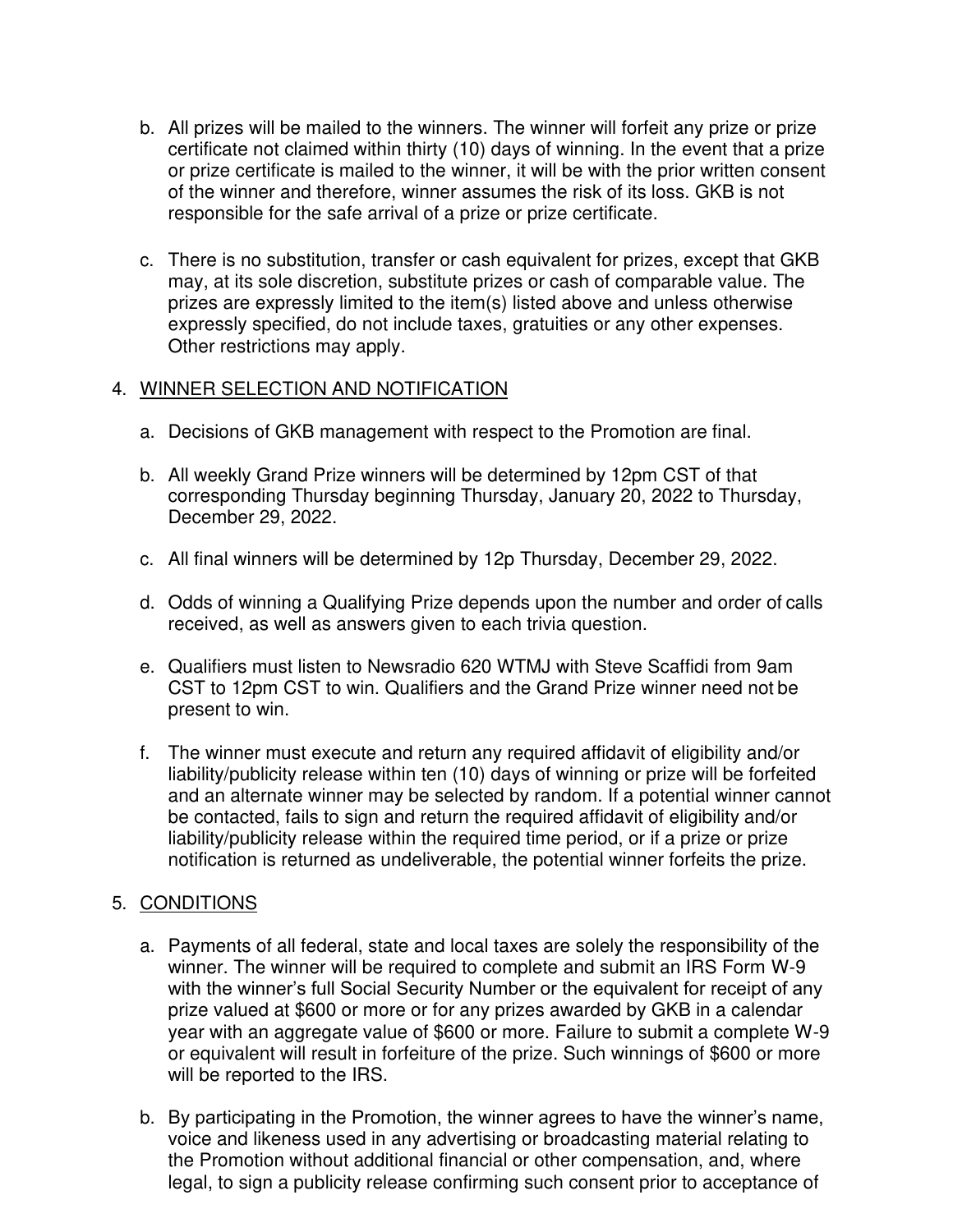the prize.

- c. Prior to awarding any prize(s) or prize certificate(s), GKB, in its sole discretion, may require Promotion winner(s) (and any travel companion(s) or guest(s)) to sign a liability release, agreeing to release and hold harmless GKB, its subsidiary and affiliated entities, their respective officers, shareholders, directors, employees, agents and representatives and all of their successors and assigns from and against any and all claims or liability arising directly or indirectly from the prize and participation in the Promotion.
- d. If for any reason this Promotion cannot be executed as planned, including, but not limited to, as a result of infection by computer virus, tampering, unauthorized intervention, fraud, technical failures, or any other causes beyond the control of GKB that corrupt or affect the security, administration, fairness, integrity or proper conduct of the Promotion, or if the Promotion is compromised or becomes technically corrupted in any way, electronically or otherwise, the Station reserves the right to cancel, terminate, suspend, or modify the Promotion. If the Promotion is terminated before the original end date, GKB reserves the right to select the winner(s) by random drawing from among all eligible non-suspect entries received as of the termination time/date or otherwise modify the procedure for selecting winner(s).
- e. GKB, in its sole discretion, reserves the right to disqualify any person tampering with the entry process or the operation of GKB's website. Failure to comply with the rules of the Promotion may result in a contestant's disqualification and/or forfeiture of any prize or prizes. If GKB makes a good faith determination that an entrant has cheated or committed fraudulent activity in connection with a Promotion, GKB reserves the right to disqualify that entrant from entering and/or winning future Promotions and to prosecute and seek damages to the fullest extent permitted by law.
- f. GKB reserves the right to make changes in the rules of the Promotion, including, without limitation, the substitution of a prize of equivalent value, which will become effective upon announcement. If due to circumstances beyond the control of GKB, any competition or prize-related event or travel is delayed, rescheduled, postponed or cancelled, GKB reserves the right, but not the obligation, to cancel, terminate, suspend, or modify the Promotion and shall not be required to award a substitute prize.
- g. GKB is not responsible for typographical or other errors in the printing, the offering or the administration of the Promotion or in the announcement of a prize.
- h. For a copy of these Official Rules, send a self-addressed stamped envelope for receipt by Thursday, December 29, 2022 to "That's What Steve Said Giveaway – Official Rules," Attn: Promotions, GKB 720 E. Capitol Dr. Milwaukee WI 53212. For the names of the prize winners send a self-addressed stamped envelope for receipt by Friday, February 5, 2022 to the above address marked "That's What Steve Said Giveaway – Winner List." The Official Rules and the Winner List (when completed) shall also be available during regular business hours at the main offices of GKB and may be posted online at www.wtmj.com